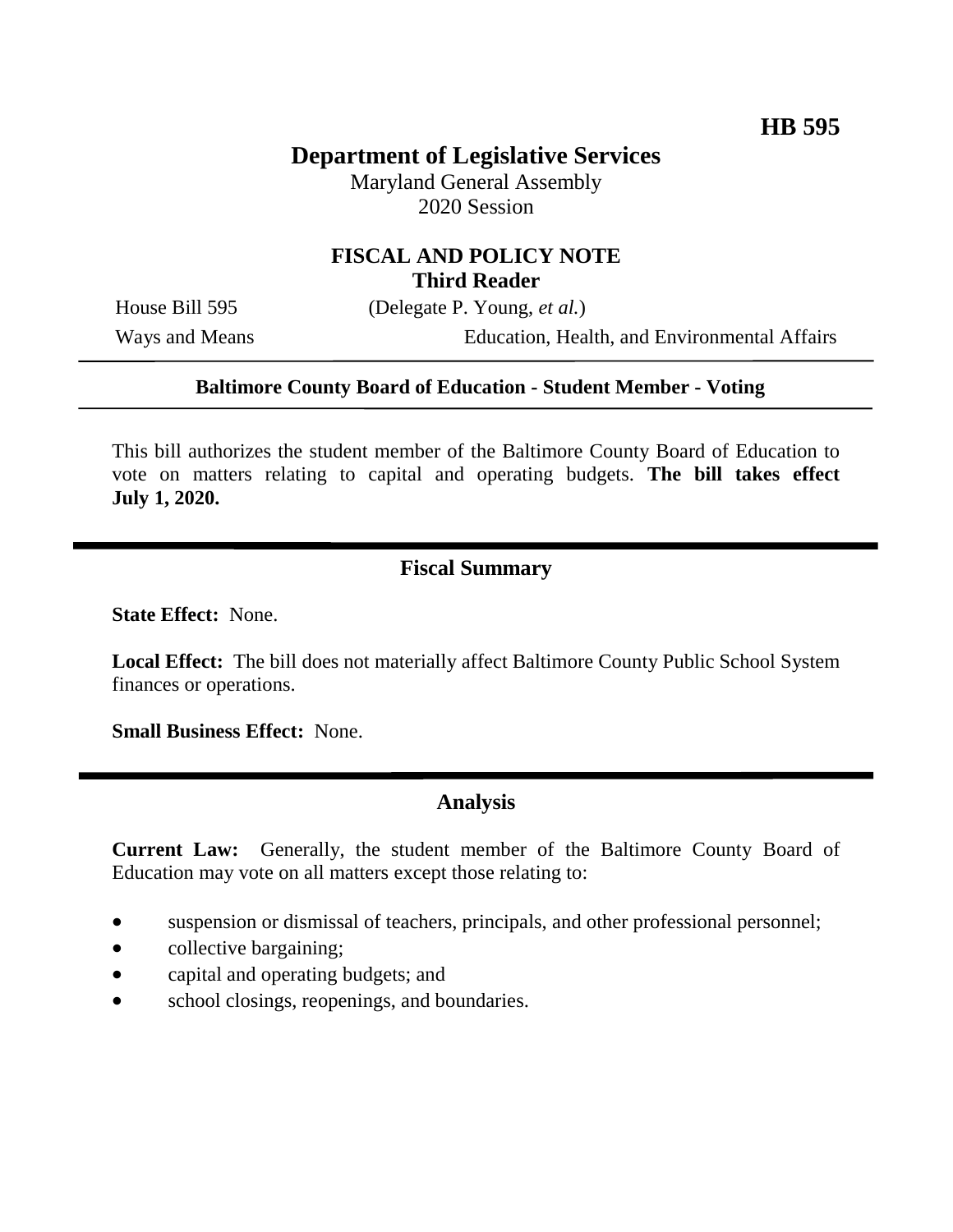On a majority vote of nonstudent members, the local school board may determine (on a case-by-case basis) whether a matter under consideration is covered by the exclusionary provisions above.

**Background:** The Baltimore County Board of Education is 1 of 4 hybrid school boards in the State. There are 19 elected school boards and 1 appointed school board. **Appendix – Local Boards of Education** shows the selection methods, terms of office, and membership of the 24 local boards of education.

#### **Additional Information**

**Prior Introductions:** None.

**Designated Cross File:** None.

**Information Source(s):** Baltimore County Public Schools; Department of Legislative Services

| <b>Fiscal Note History:</b> | First Reader - February 11, 2020 |
|-----------------------------|----------------------------------|
| mr/hlb                      | Third Reader - March 16, 2020    |

Analysis by: Eric F. Pierce Direct Inquiries to:

(410) 946-5510 (301) 970-5510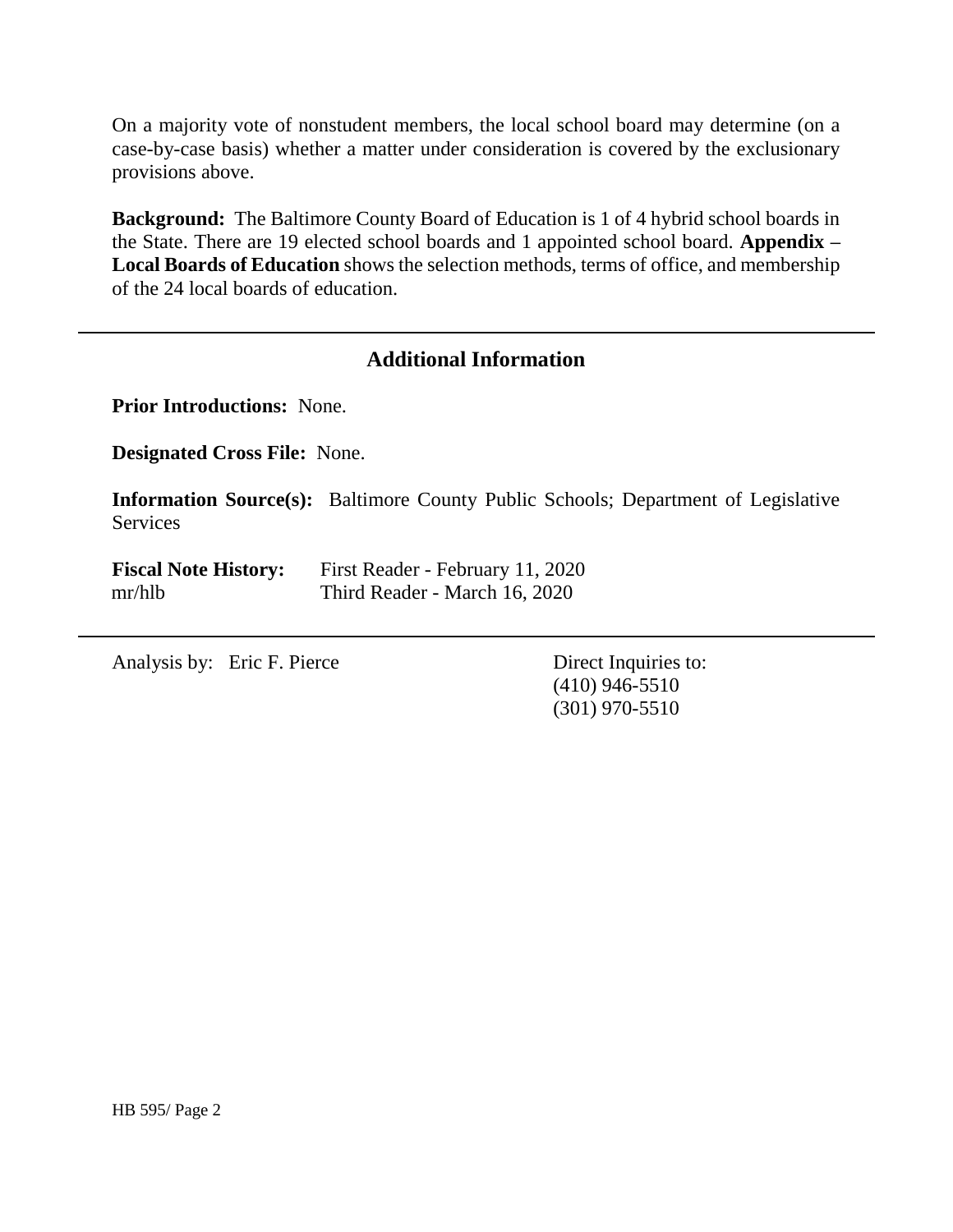# **Appendix − Local Boards of Education**

| <b>School System</b>        | Number of<br><b>Members</b> | <b>Term</b> |              | <b>Means of Selection</b> <sup>1</sup>                                                                             |
|-----------------------------|-----------------------------|-------------|--------------|--------------------------------------------------------------------------------------------------------------------|
| Allegany                    | 6                           | 4 years     | E            | 5 from county at large<br>1 student (nonvoting, one-year term)                                                     |
| Anne Arundel <sup>2</sup>   | 8                           | 4 years     | E            | 7 from councilmanic districts<br>1 student (one-year term)                                                         |
| Baltimore City <sup>3</sup> | 10                          | 3 years     | $\mathbf{A}$ | 9 from city at large<br>1 student (one-year term)                                                                  |
| Baltimore <sup>4</sup>      | 12                          | 4 years     | A/E          | 4 from county at large (appointed)<br>7 from councilmanic districts (elected)<br>1 student (one-year term)         |
| Calvert                     | 6                           | 4 years     | E            | 2 from county at large<br>3 from commissioner districts<br>1 student (nonvoting, one-year term)                    |
| Caroline                    | $\tau$                      | 4 years     | A/E          | 3 elected from school board districts<br>2 appointed from county at large<br>2 students (nonvoting, one-year term) |
| Carroll                     | 11                          | 4 years     | E            | 5 from county at large<br>5 commissioners ex officio (nonvoting)<br>1 student (nonvoting, one-year term)           |
| Cecil                       | 6                           | 4 years     | E            | 5 from commissioner districts<br>1 student (nonvoting, one-year term)                                              |
| Charles                     | 8                           | 4 years     | E            | 7 from county at large<br>1 student (nonvoting, one-year term)                                                     |
| Dorchester                  | 7                           | 4 years     | E            | 5 from councilmanic districts<br>2 students (nonvoting, one-year term)                                             |
| Frederick                   | 8                           | 4 years     | E            | 7 from county at large<br>1 student (nonvoting, one-year term)                                                     |
| Garrett                     | 6                           | 4 years     | E            | 2 from county at large<br>3 from commissioner districts<br>1 student (nonvoting, one-year term)                    |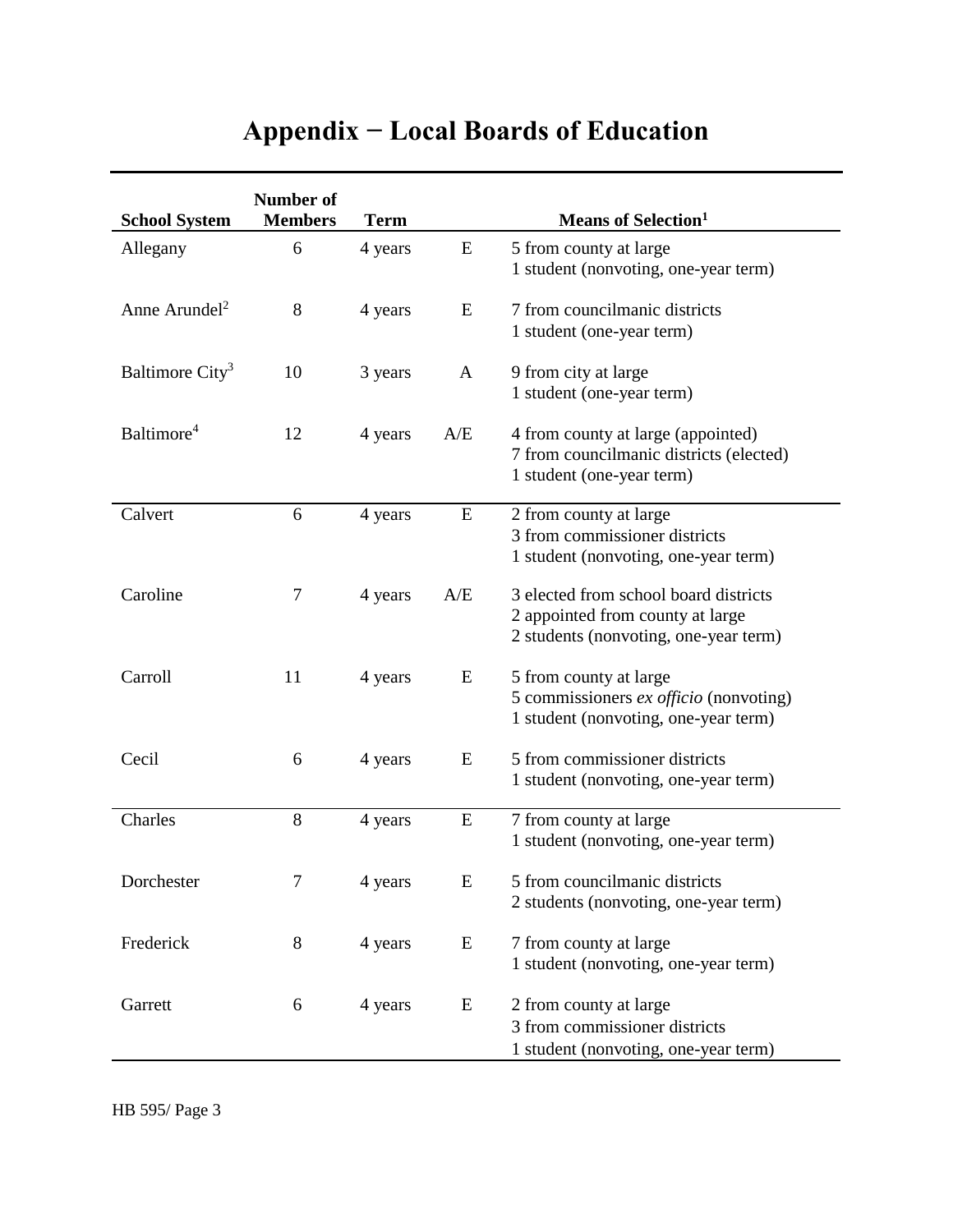| <b>School System</b>         | Number of<br><b>Members</b> | <b>Term</b> |     | <b>Means of Selection</b> <sup>1</sup>                                                                                                            |
|------------------------------|-----------------------------|-------------|-----|---------------------------------------------------------------------------------------------------------------------------------------------------|
| Harford                      | 11                          | 4 years     | A/E | 6 elected from councilmanic districts<br>3 appointed from county at large<br>1 superintendent ex officio (nonvoting)<br>1 student (one-year term) |
| Howard                       | $8\,$                       | 4 years     | E   | 2 from county at large<br>5 from councilmanic districts<br>1 student (one-year term)                                                              |
| Kent <sup>5</sup>            | 6                           | 4 years     | E   | 5 from county at large<br>1 student (nonvoting, one-year term)                                                                                    |
| Montgomery                   | 8                           | 4 years     | E   | 2 from county at large<br>5 from school districts<br>1 student (one-year term)                                                                    |
| Prince George's <sup>6</sup> | 14                          | 4 years     | A/E | 9 elected from school board districts<br>4 appointed by county<br>1 student (one-year term)                                                       |
| Queen Anne's                 | 7                           | 4 years     | E   | 1 from county at large<br>4 from commissioner districts<br>2 students (nonvoting, one-year term)                                                  |
| St. Mary's                   | 6                           | 4 years     | E   | 1 from county at large<br>4 from commissioner districts<br>1 student (nonvoting, one-year term)                                                   |
| Somerset                     | 5                           | 4 years     | E   | All from commissioner districts                                                                                                                   |
| Talbot                       | 9                           | 4 years     | E   | 7 from school board districts<br>2 students (nonvoting, one-year term)                                                                            |
| Washington <sup>7</sup>      | 8                           | 4 years     | E   | 7 from county at large<br>1 student (nonvoting, one-year term)                                                                                    |
| Wicomico <sup>8</sup>        | $\tau$                      | 4 years     | E   | 5 from councilmanic districts<br>2 from county at large                                                                                           |
| Worcester                    | 10                          | 4 years     | E   | 7 from commissioner districts<br>3 students (nonvoting, one-year term)                                                                            |